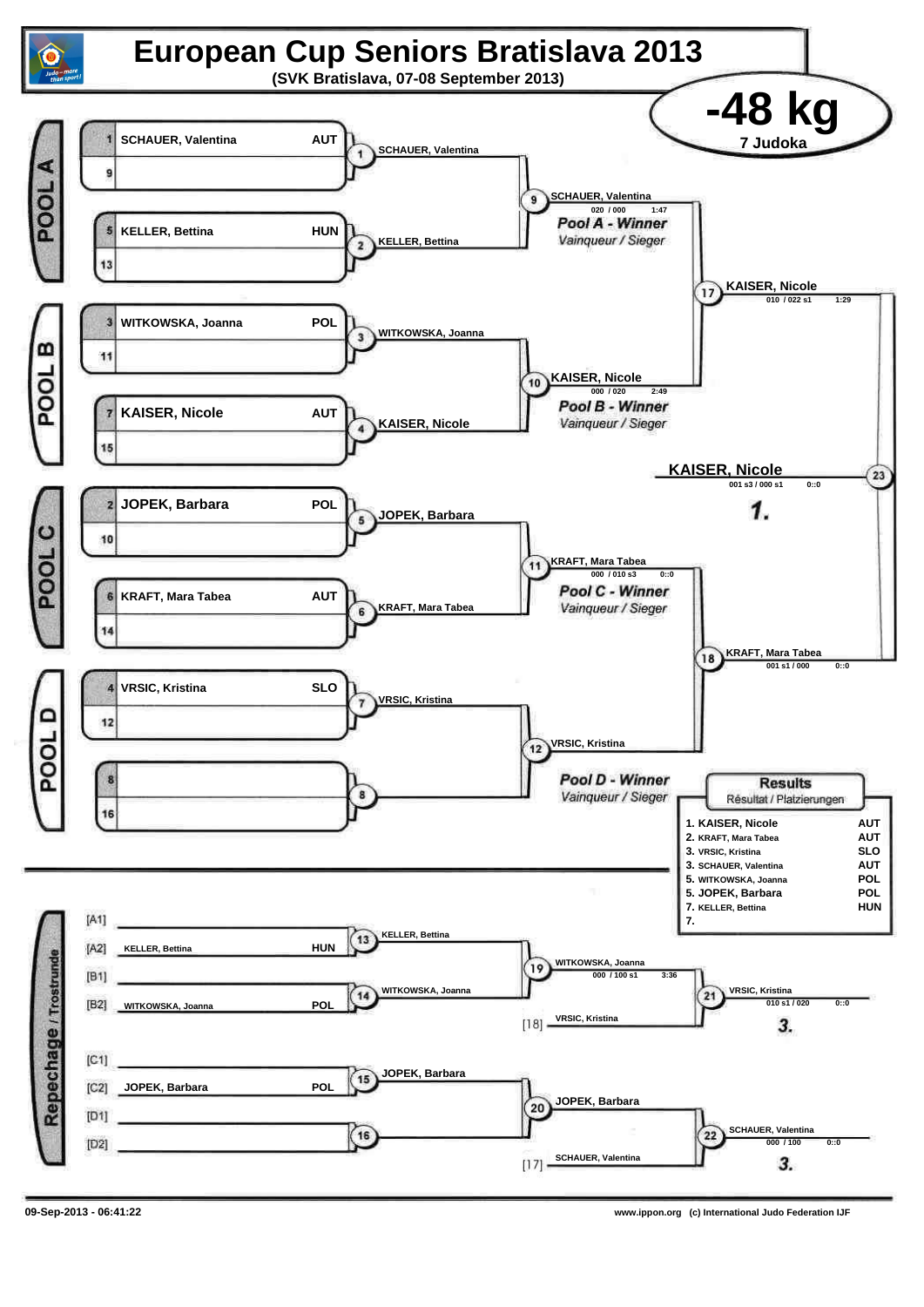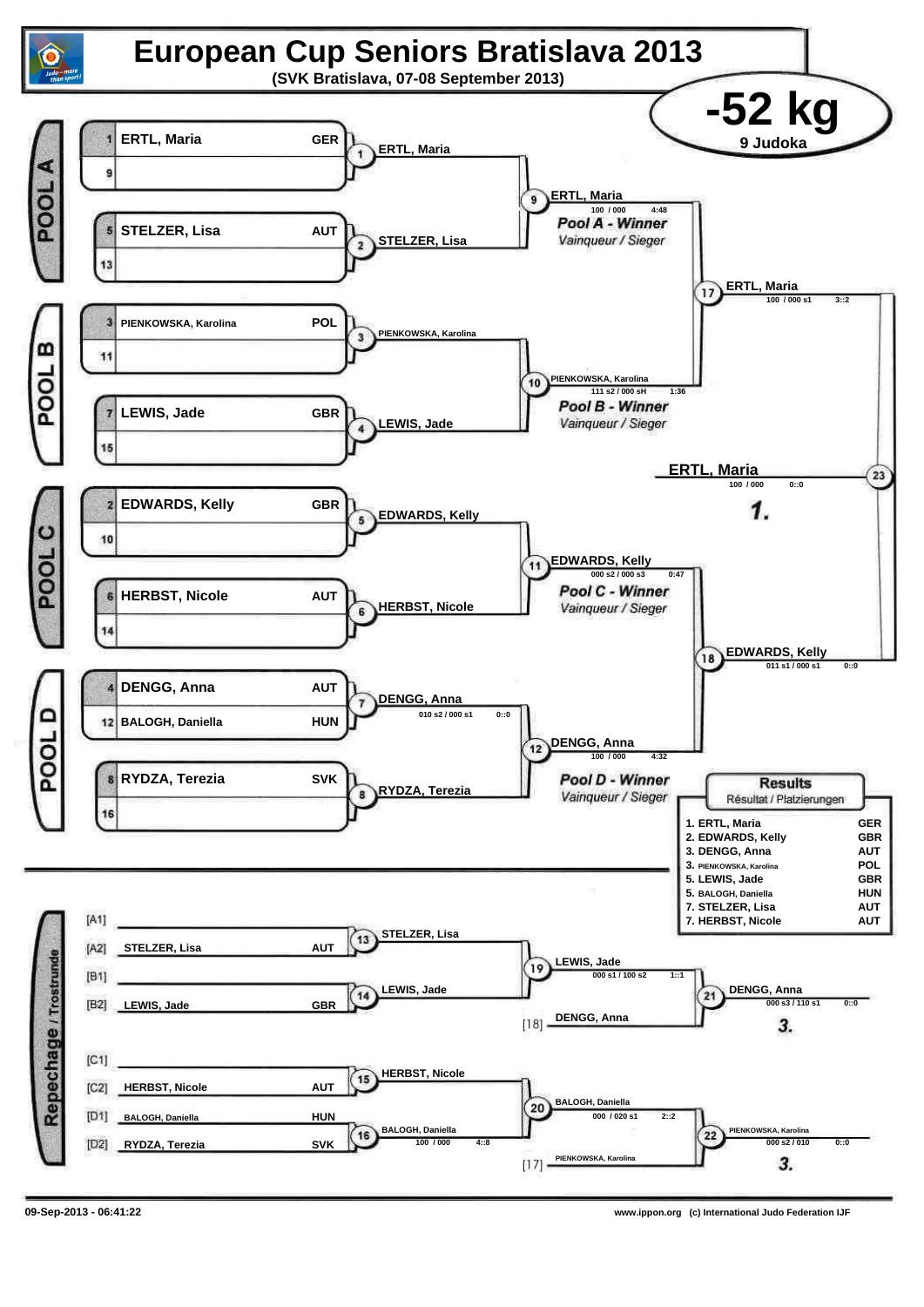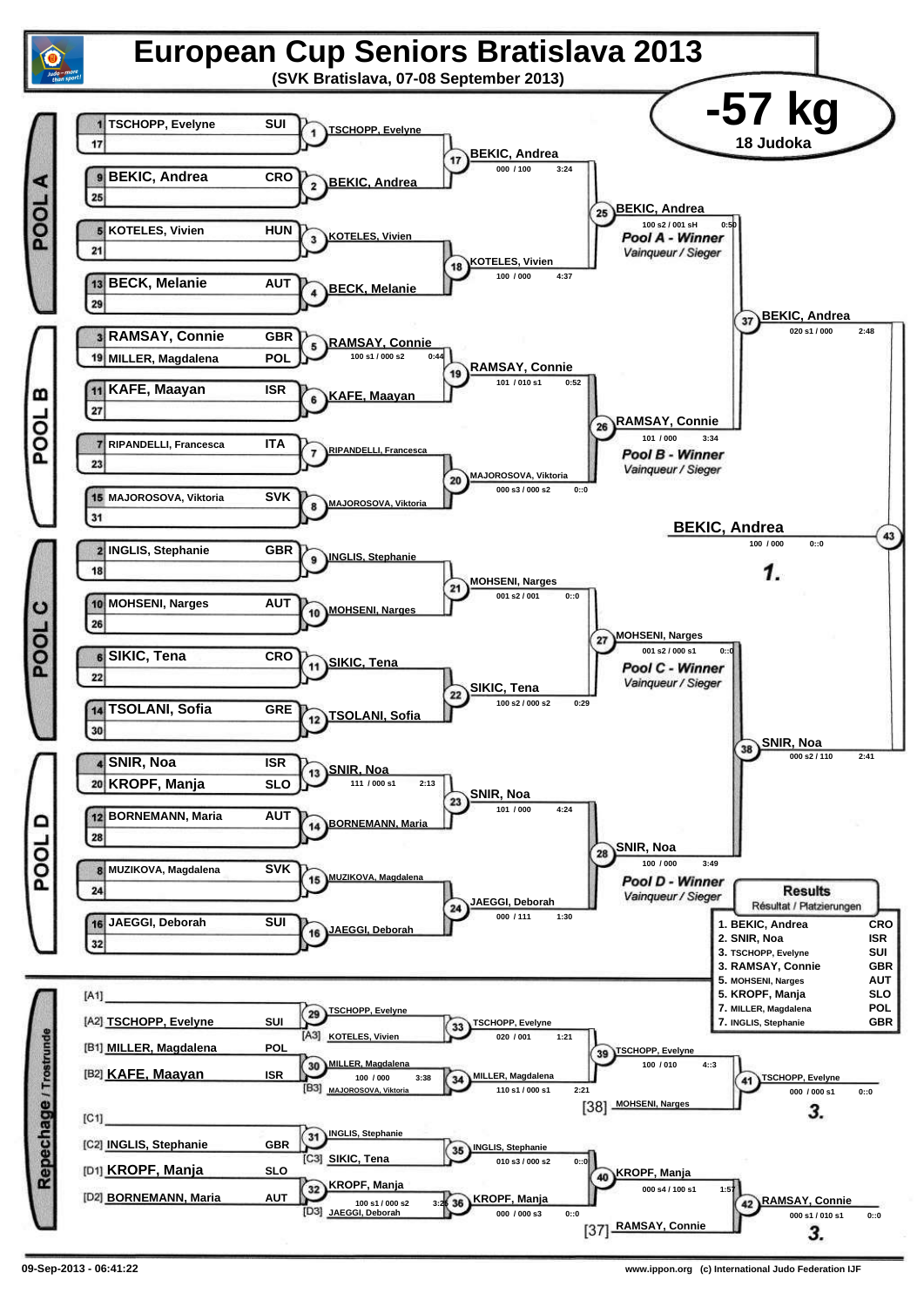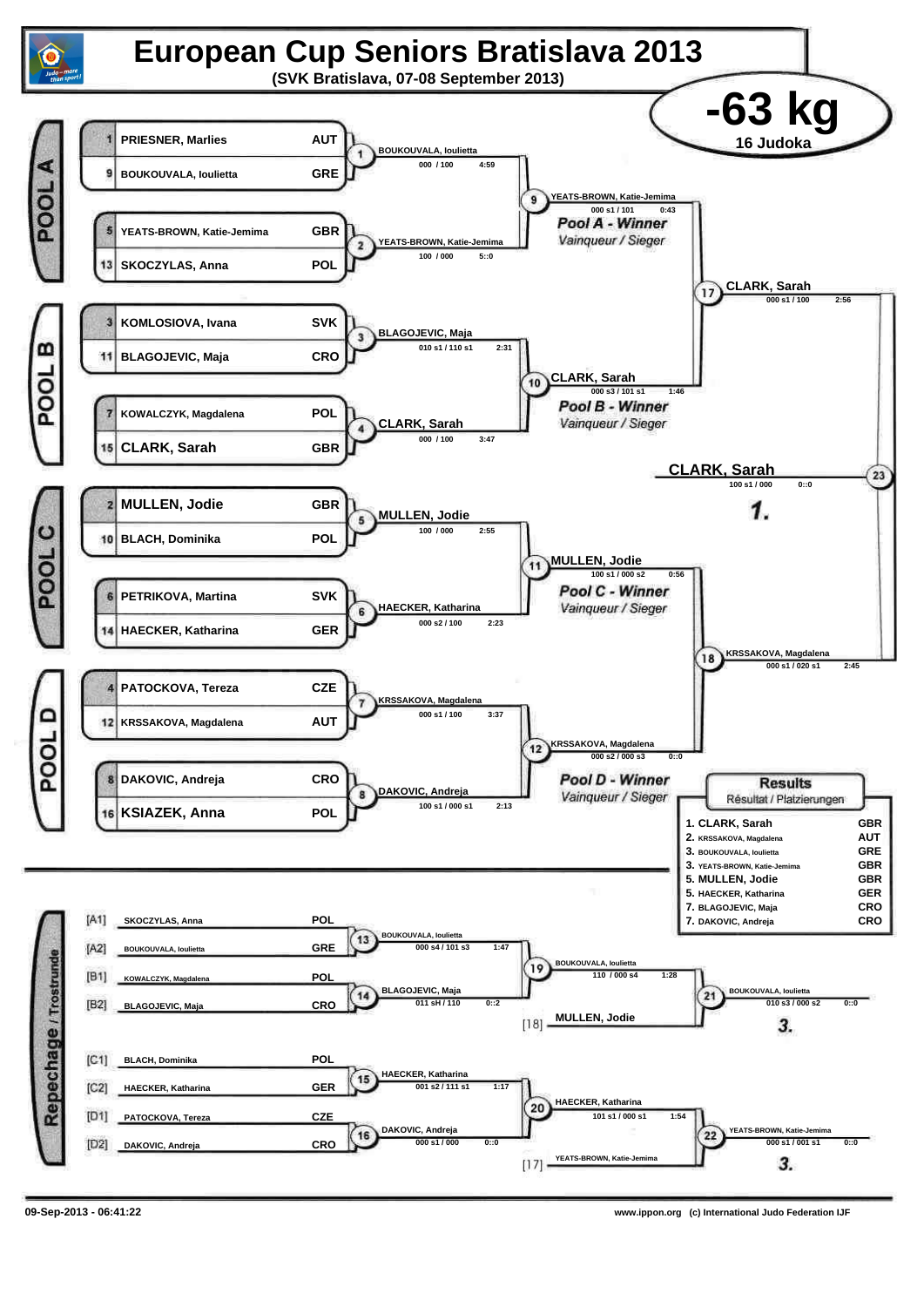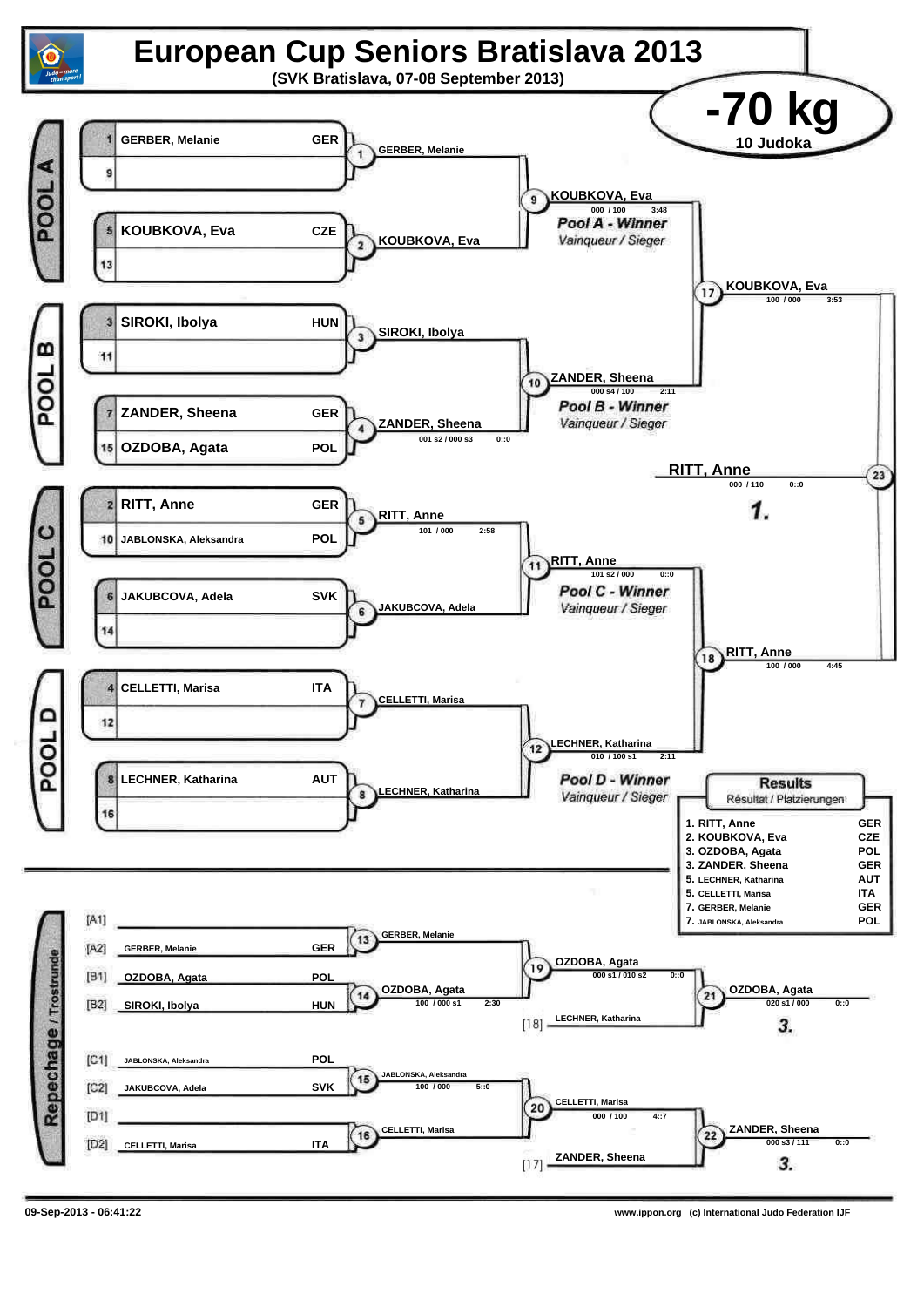

## **European Cup Seniors Bratislava 2013**

**(SVK Bratislava, 07-08 September 2013) -78 kg**

|  | LYMPEROPOULOU, Vasiliki | <b>GRE</b> |    | <b>The State</b> | 0(0)   |  |
|--|-------------------------|------------|----|------------------|--------|--|
|  | <b>MARANIC, Ivana</b>   | <b>CRO</b> | 10 |                  | 1 (10) |  |
|  | <b>MARANIC, Ivana</b>   | <b>CRO</b> |    |                  | 2(2)   |  |





**3 Judoka**